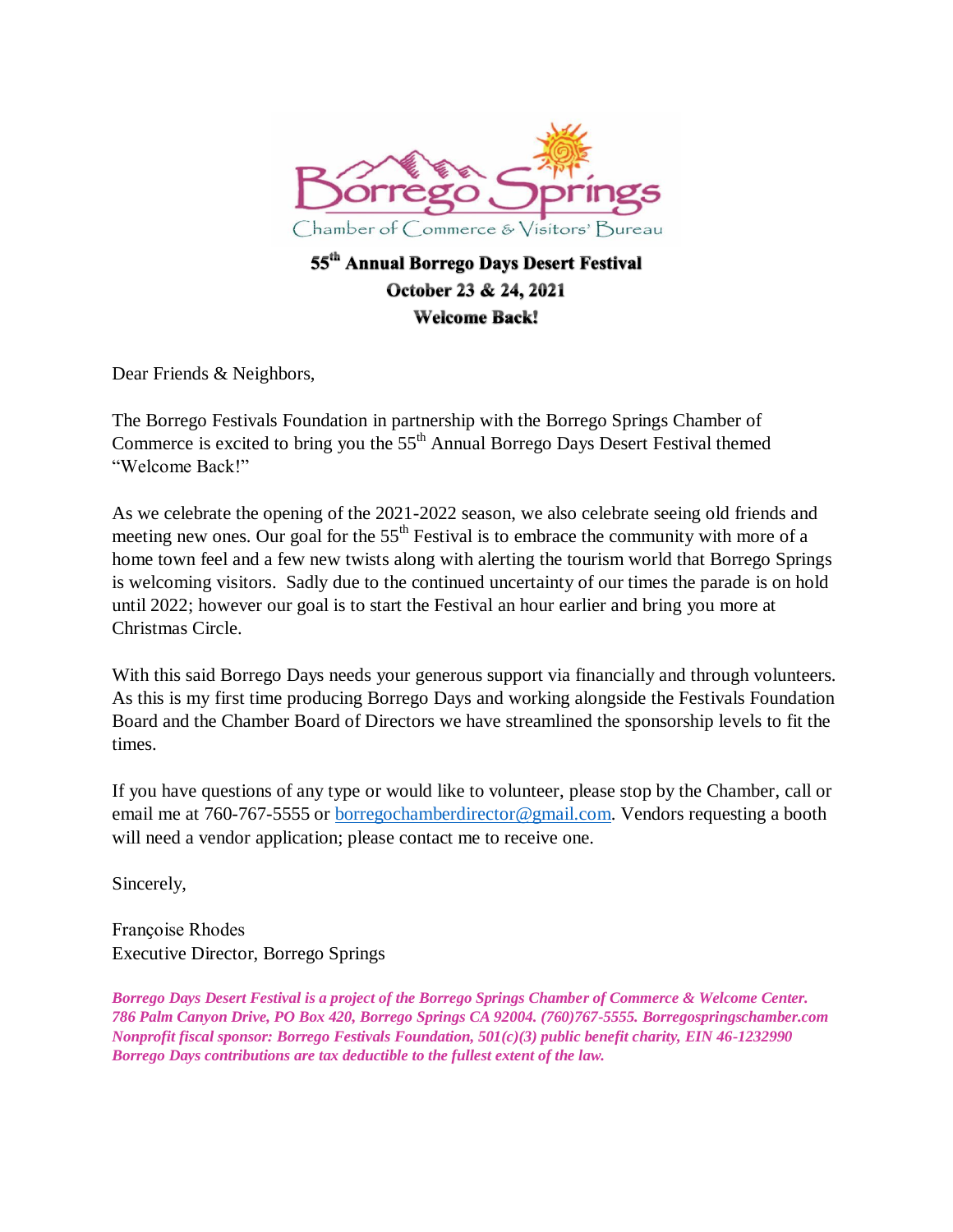### **55th Annual Borrego Days Desert Festival – October 23 & 24, 2021**

\*\* Please note that sponsors packages that include logos, banners and program info must be confirmed by September 27, 2021 for print time.

**Borrego Days Beer Garden - \$5,000** 

**Thank you Rams Hill Golf Club For your support!**

**Borrego Days Entertainment - \$5,000 (Only one sponsor spot available for this package) Individual or Business Receives**  Name, logo, website on banner above stage Name, logo, website on Festival entertainment program Name, logo, website on Festivals website sponsors page Name and sponsors title in all press releases Booth at Festival (If not needed may be donated to a local registered nonprofit) Name on Festival onsite sponsors board

**Borrego Days Security & Grounds Cleanliness - \$3,000** 

**Thank You Palm Canyon Hotel & RV Resort For your support!**

#### **Borrego Days Super Fan - \$1,000**

Name on Festivals website sponsors page Booth at Festival (If not needed may be donated to a local registered nonprofit) Name at Festivals onsite sponsors board Borrego Springs baseball cap Festival T-shirt Borrego Springs shopping bag

#### **Borrego Days Team Spirit - \$500**

Name on Festivals website sponsors page Name on Festivals onsite sponsors board Borrego Springs baseball cap Festival T-shirt

**I love Borrego Days** donation of any size! \$